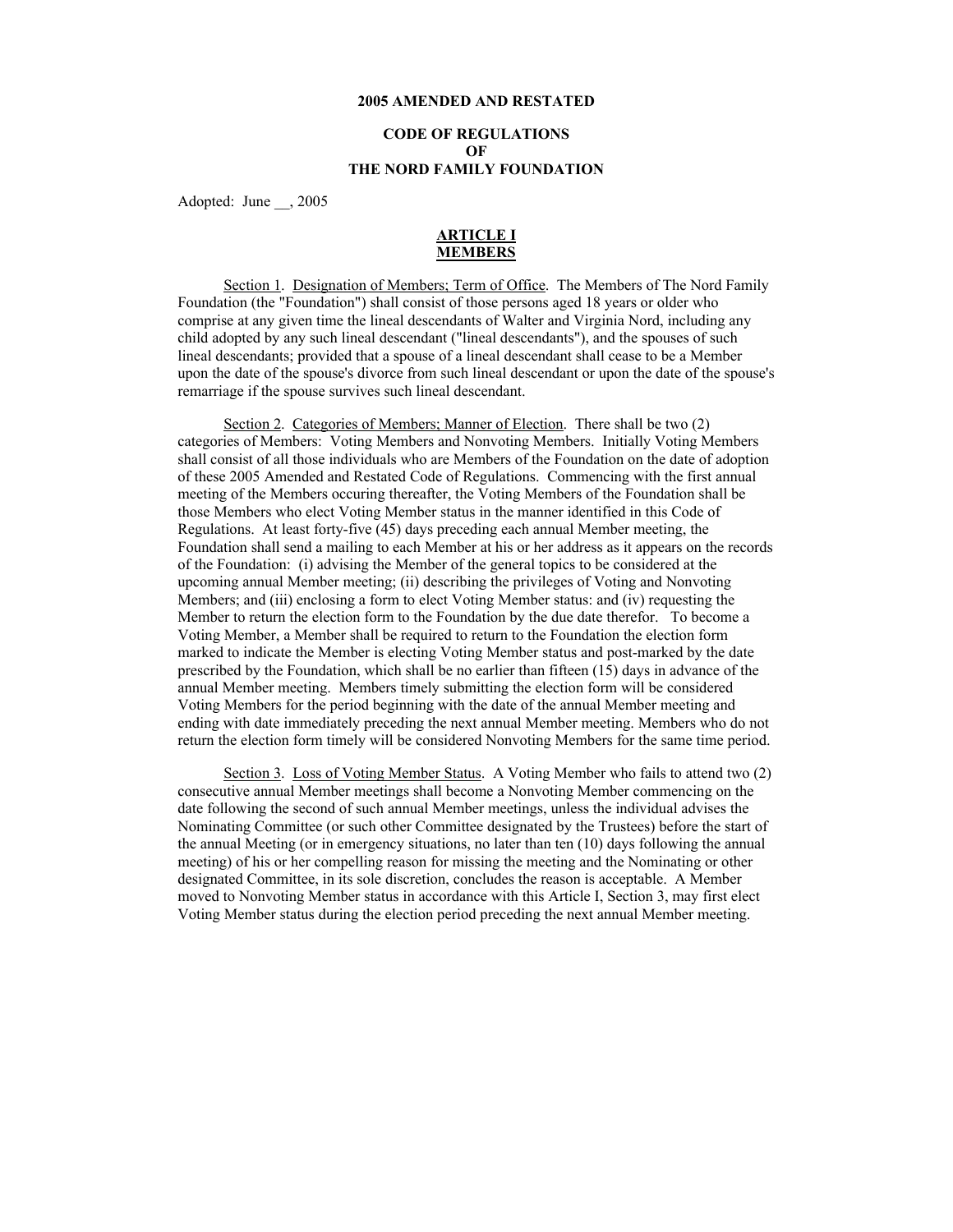Section 4. Annual Meeting. The annual meeting of the Members shall take place at such time as the Board of Trustees or the President shall determine on the same date and at the same place as the annual organizational meeting of the Board of Trustees.

Section 5. Special Meetings. A special meeting of the Members may be called at any time by the President or by a majority of the Trustees in office. Special meetings shall be held at the principal office of the Foundation or, in the case of a special meeting called by the President, at such place within or without the State of Ohio as the President shall determine.

Section 6. Notice of Annual Meetings. Not less than forty five (45) days but not more than sixty (60) days before the date fixed for an annual meeting of Members, written notice stating the date, time, place, and general topics of the meeting shall be given by or at the direction of the President. The notice shall be given by personal delivery or by mail addressed to the Members at their respective addresses as they appear on the records of the Foundation.

Section 7. Notice of Special Meetings. Not less than fifteen (15) days but not more than sixty (60) days before the date of a special meeting of Members, written notice stating the date, time, place, and purposes of the meeting shall be given by or at the direction of the President or of the Trustees who called the meeting. The notice shall be given by personal delivery or by mail addressed to the Members at their respective addresses as they appear on the records of the Foundation.

Section 8. Quorum. A quorum of the Voting Members shall equal the number of authorized Family Trustees plus one (1); provided, however, that no action required by law or by the Articles of Incorporation or this Code of Regulations to be authorized or taken by a designated proportion or number of Voting Members may be authorized or taken by a lesser proportion or number.

Section 9. Waiver of Notice. Notice of the date, time, place, and general topics or purposes of any meeting of the Members may be waived in writing either before or after the holding of the meeting. The attendance at any such meeting of any Member, who does not protest, prior to or at the commencement of the meeting, the lack of proper notice shall be deemed to be a waiver by that Member of notice of the meeting.

Section 10. Rights and Privileges of Voting Members and Nonvoting Members. Voting Members shall have all the rights and privileges conferred upon members of a nonprofit corporation by the Ohio Nonprofit Corporation Law, the Amended and Restated Articles of Incorporation, and this Amended and Restated Code of Regulations. Without limiting the generality of the foregoing, Voting Members shall be:

(a) Entitled to vote and be counted for voting and quorum purposes;

(b) Eligible for Foundation Trustee or Officer positions, provided that any other qualifications for such positions are also satisfied;

(c) Eligible to participate in any matching gift program maintained by the Foundation from time to time;

-2-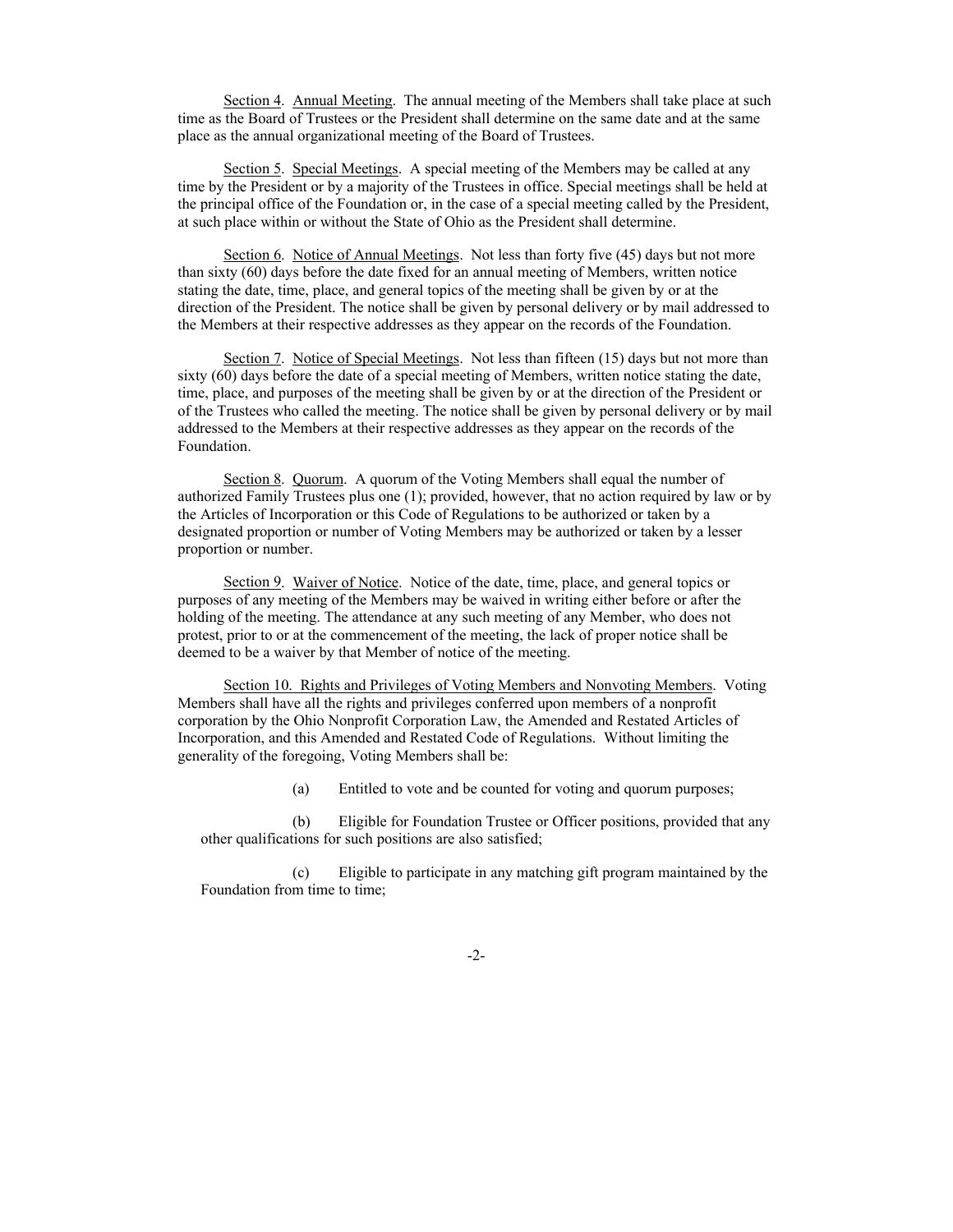(d) Eligible to attend the meetings of Members with the Foundation's reimbursement of the reasonable expenses of attendance in accordance with the Foundation's reimbursement policies in effect from time to time; and

(e) Eligible for reimbursement for the reasonable expenses of attendance at an educational or philanthropy-related seminar or meeting in accordance with the Foundation's policies therefor in effect from time to time.

Nonvoting Members shall enjoy the following rights and privileges. Nonvoting Members shall:

(a) Receive notice of all Member meetings at their respective addresses as they appear on the records of the Foundation;

(b) Be eligible to participate in any matching gift program maintained by the Foundation from time to time;

(c) Be eligible to attend Member meetings at the Member's own expense;

(d) Not be entitled to vote and not be counted for voting and quorum

(e) Not be eligible to serve as a Trustee or Officer of the Foundation or as a member of any committee or subcommittee in the capacity of a Trustee, Officer or Voting Member; and

(f) Not be eligible for reimbursement for expenses of educational or philanthropy-related seminars or meetings.

Section 11. Voting Rights of Members. Each Voting Member shall be entitled to one vote upon any matter properly submitted to the Voting Members for their vote, and no Voting Member shall have veto power. Notwithstanding any provision of the Ohio Nonprofit Corporation Law now or hereafter in force requiring the vote or consent of the Members for the authorization or taking of any action, such action may be authorized or taken only by a majority vote or consent of the Voting Members present at a meeting at which a quorum is present unless otherwise expressly required by law, the Articles of Incorporation, or this Code of Regulations.

The following actions may be authorized or taken only by majority vote or consent of the full number of Voting Members:

(a) A liquidation or dissolution of the Foundation;

(b) A merger of the Foundation; or

purposes;

(c) The making of grants or other charitable distributions by the Foundation in an annual aggregate amount of twenty five percent (25%) or more of the fair market value of the Foundation's assets (measured at the beginning of the Foundation's fiscal year during which the grants or other distributions occur).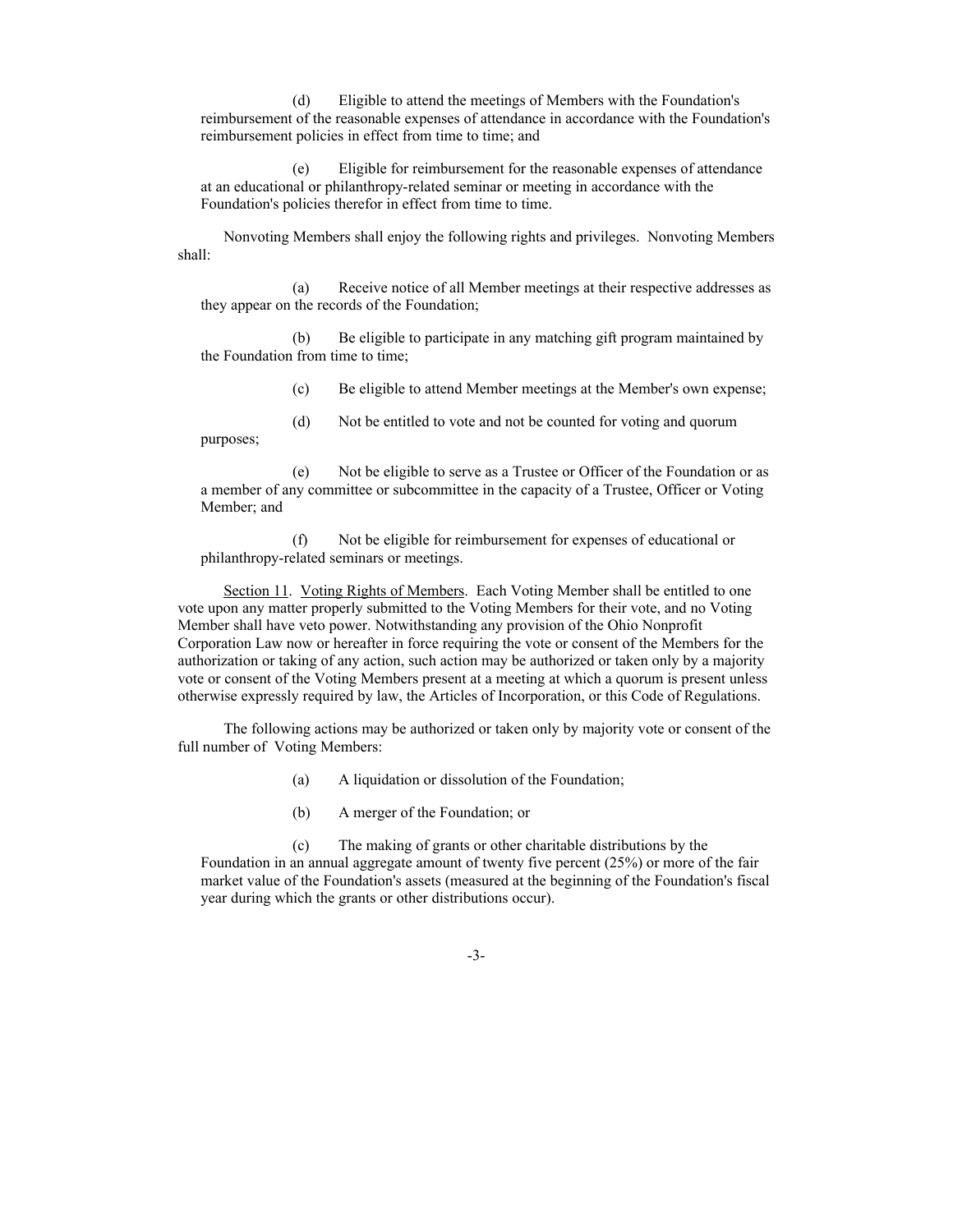Section 12. Action Without a Meeting. Any action that may be authorized or taken at a meeting of the Members may be authorized or taken without a meeting with the affirmative vote and approval of, and in a writing or writings signed by two-thirds (2/3rds) of the full number of the Voting Members, which writing or writings shall be filed with or entered upon the records of the Foundation.

Section 13. Voting by Mail. Except as may be otherwise provided by law or by the Amended and Restated Articles of Incorporation, voting upon all matters required or permitted to be voted upon by the Voting Members may be conducted by mail when so determined by the Board of Trustees in a specific case and according to procedures therefor established by the Board of Trustees.

Section 14. Meetings by Means of Communications Equipment When Permitted by Law. At such time as it becomes permissible under Ohio law , meetings of the Members may be held through the use of any telephone or other communications equipment if all persons participating can hear each other, and participation in a meeting pursuant to this Section 14 of Article I shall constitute presence at such meeting.

# **ARTICLE II TRUSTEES**

Section 1. Authority and Duties. The Board of Trustees shall have general supervision and charge of the property, affairs, and finances of the Foundation. Without limiting the generality of the foregoing, the Board of Trustees shall elect the officers of the Foundation and shall cause a full report concerning the affairs of the Foundation to be rendered to the Members at any annual meeting of the Members.

Section 2. Number, Term of Officer Election, Qualifications and Removal of Trustees. There shall be a total of twelve (12) Trustees, nine (9) of whom shall be chosen from among the Voting Members of the Foundation and whose positions as Trustees shall depend upon their remaining Voting Members of the Foundation (the "Family Trustees") and three (3) of whom shall be chosen from concerned individuals who are not Members of the Foundation (the "non-Family Trustees"). At each annual meeting of the Members, the seats of Trustees whose terms are expiring shall be filled with newly elected Trustees who shall serve for a three (3) year term, or until their respective successors are elected. No Trustee shall serve as a Trustee for more than two (2)consecutive three (3) year terms without spending at least one (1) year off the Board of Trustees. Vacancies in the Board of Trustees caused by the death, resignation, removal from office, failure to continue to meet the qualifications for Trustees, or for any other cause other than the expiration of a term, shall be filled by a majority vote of the Trustees then in office for the unexpired portion of the term. The failure of the Trustees to fill a vacant Trustee position shall not render invalid any action taken by a Board comprised of fewer than twelve (12) Trustees. Any Trustee may at any time be removed from office for any cause deemed to be sufficient by the Board of Trustees, by the affirmative vote of a majority of the Trustees then in office. Any Trustee, by notice in writing to the Board of Trustees, may resign at any time. Trustees shall serve without remuneration, except for any ordinary expenses that they incur while performing services for the Foundation as Trustees.

-4-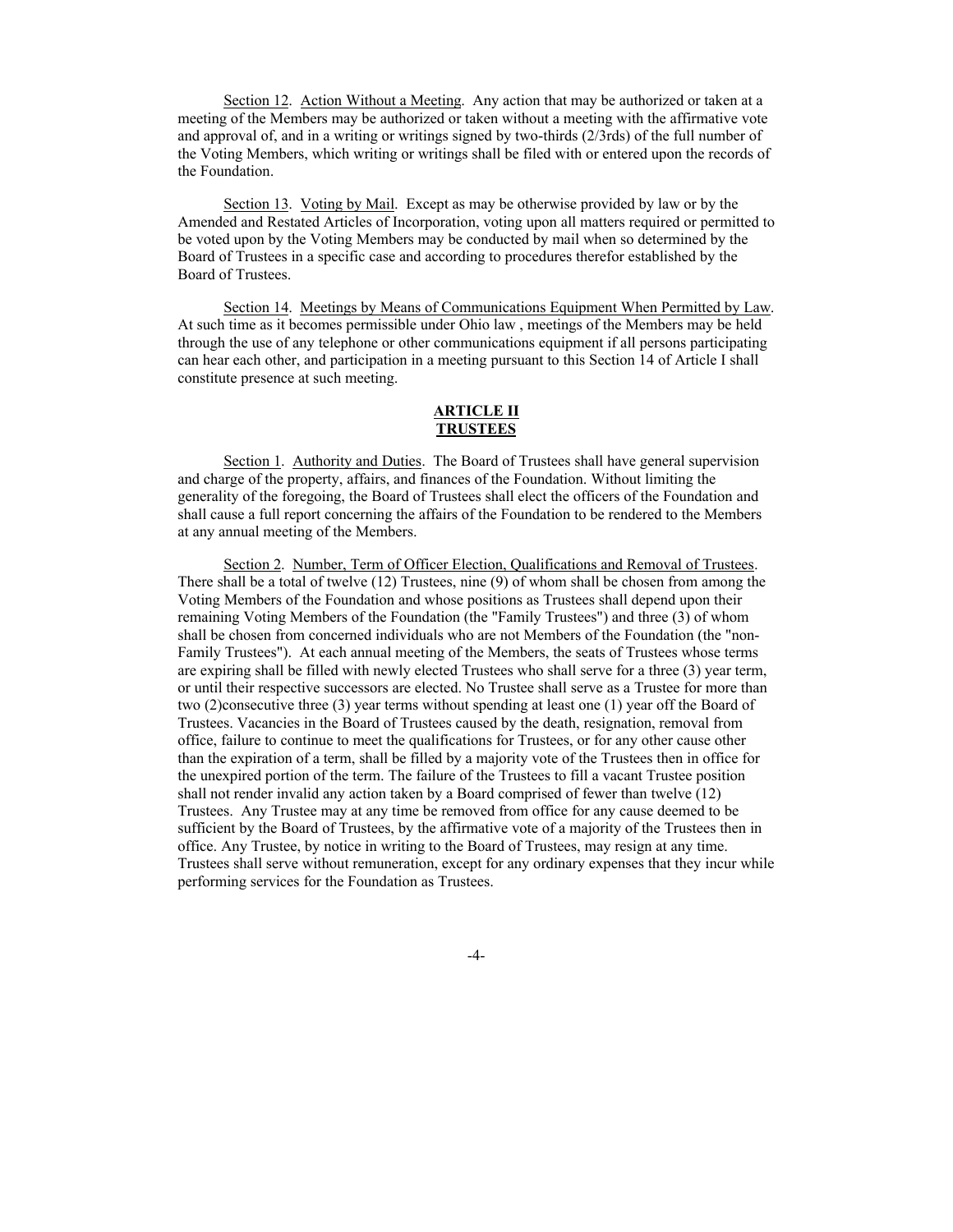Section 3. Annual Organizational Meeting. The annual organizational meeting of the Board of Trustees shall take place at such time and on such date each year as the Board of Trustees or the President shall determine, at the principal offices of the Foundation or at such other place within or without the State of Ohio as the Board of Trustees or the President shall determine. The purpose of the annual organizational meeting shall be to elect the President and other officers of the Foundation, to receive the reports of officers and any committees of the Board of Trustees, and to transact such other business as may properly come before the meeting.

Section 4. Regular Meetings. Regular meetings of the Board of Trustees shall be held on such dates and at such times as the Board of Trustees or the President shall determine. Regular meetings shall be held at the principal offices of the Foundation or at such other place within or without the state of Ohio as the Board of Trustees or the President shall determine. The purposes of regular meetings of the Board of Trustees shall be to consider and act upon any matters that are proper subjects for action by the Board of Trustees.

Section 5. Special Meetings. The President or a majority of the Trustees then in office may call a special meeting of the Board of Trustees, to be held at any time at the principal offices of the Foundation or at such other place within or without the State of Ohio as the Board of Trustees or the President shall determine. Any special meeting also may be held by telephone or through use of other communications equipment that permits the Trustees to hear each other. A special meeting may be held for any purpose that would be a proper purpose of a regular meeting.

Section 6. Notice of Meetings. Not less than ten (10) days but not more than sixty (60) days before the date fixed for an annual organizational or regular meeting of Trustees, or two (2) days in the case of a special meeting, written notice stating the date, time, place, and, in the case of a special meeting, the purposes of the meeting shall be given by or at the direction of the President or of the Trustee or Trustees calling the meeting. The notice shall be given by mail addressed to the members of the Board of Trustees at their respective addresses as they appear on the records of the Foundation.

Section 7. Quorum. The Trustees present at any meeting of the Board of Trustees shall constitute a quorum for the transaction of business at any such meeting; provided, however, that no action required by law or by the Articles of Incorporation or this Code of Regulations to be authorized or taken by a designated proportion or number of Trustees may be authorized or taken by a lesser proportion or number.

Section 8. Voting Rights of Trustees. Each Trustee shall be entitled to one vote upon any matter properly submitted to the Trustees for their vote and no Trustee shall have veto power. Notwithstanding any provision of the Ohio Non-Profit Corporation Law now or hereafter in force requiring the vote or consent of the Trustees for the authorization or taking of any action, such action may be authorized or taken only by a majority vote or consent of the Trustees unless otherwise expressly required by law, the Articles of Incorporation, or this Code of Regulations.

Section 9. Reserved Power. The making of grants or other charitable distributions by the Foundation in an annual aggregate amount of twenty five percent (25%) or more of the fair market value of the Foundation's assets (measured at the beginning of the Foundation's fiscal year during which the grants or other distributions occur) may be approved only by the Voting Members pursuant to the provisions therefor in Article I, Section 11.

-5-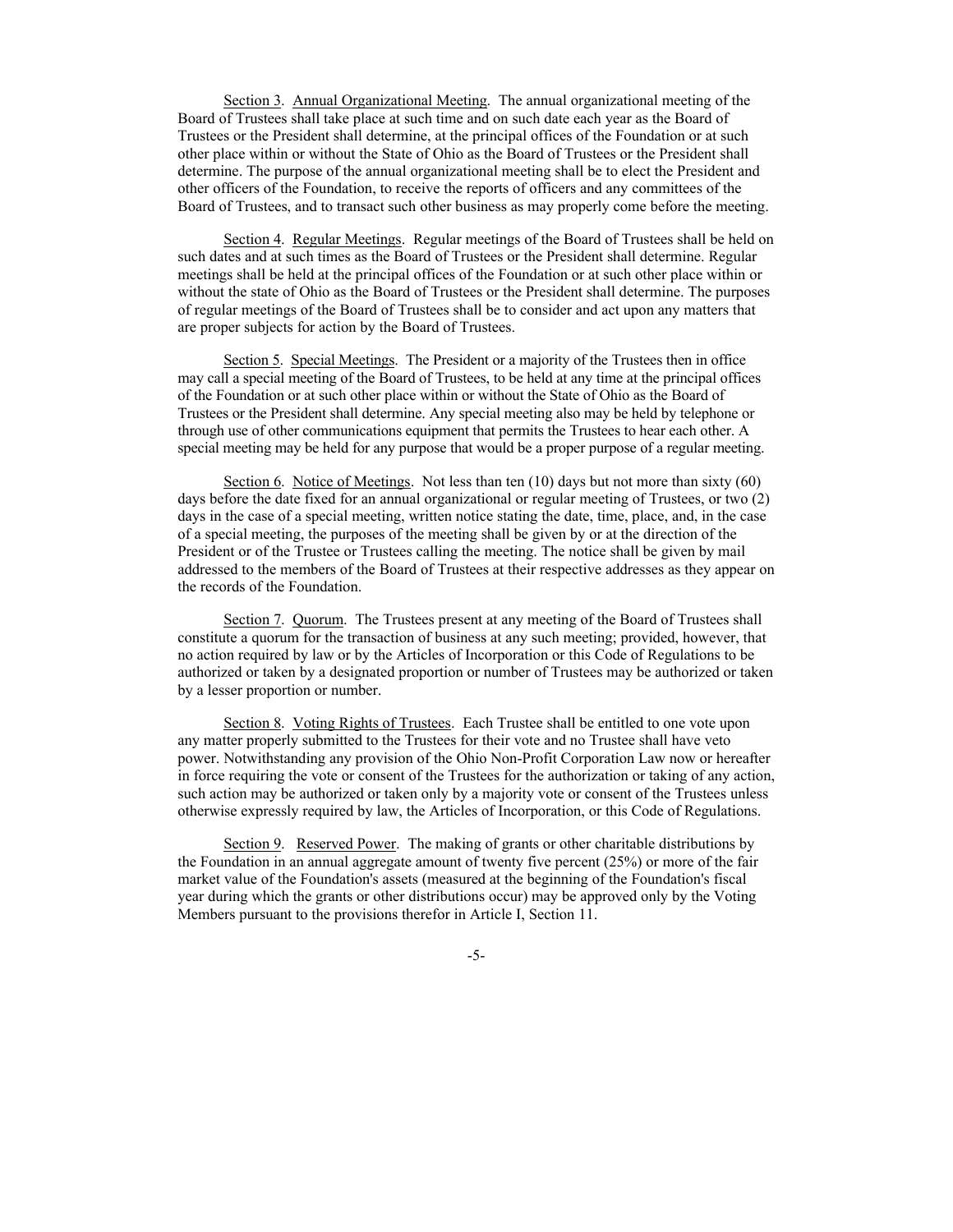Section 10. Waiver of Notice. Notice of the date, time, place, and purposes of any meeting of the Board of Trustees may be waived in writing either before or after the holding of the meeting. The attendance at any meeting (or participation at a meeting held through the use of telephone or other communications equipment) by a Trustee who does not protest, prior to or at the commencement of the meeting, the lack of proper notice shall be deemed to be a waiver by that Trustee of notice of the meeting.

Section 11. Action without a Meeting. Any action that may be authorized or taken at a meeting of the Board of Trustees may be authorized or taken without a meeting with the affirmative vote and approval of, and in a writing or writings signed by, all of the Trustees, which writing or writings shall be filed with or entered upon the records of the Foundation.

Section 12. Meetings by Means of Communications Equipment. Meetings of the Trustees may be held through the use of any telephone or other communications equipment if all persons participating can hear each other, and participation in a meeting pursuant to this Section 12 of Article II shall constitute presence at such meeting.

Section 13. Bylaws. The Board of Trustees may adopt bylaws for its own government not inconsistent with the Article of Incorporation and this Code of Regulations.

# **ARTICLE III COMMITTEES**

The Board of Trustees may from time to time appoint such committees comprised of a portion of its members ("Board Committees") as the Board of Trustees may deem to be advisable. Each such Board Committee established as herein provided shall serve at the pleasure of the Board of Trustees and shall have such authority and shall perform such duties as may from time to time here-after be determined by or pursuant to resolutions of the Board of Trustees or provisions in the bylaws of the Board of Trustees. Each such Board Committee may act by a majority of its members. Any act or authorization of any act by such Board Committee within the authority delegated to it shall be as effective for all purposes as the act or authorization of the Board of Trustees; provided, however, that no Board Committee established as herein provided shall have any authority whatsoever to authorize, require, or approve any distribution of the Foundation's funds or to authorize or commit the Foundation to undertake any initiatives, programs, or activities requiring a commitment of the Foundation's funds.

### **ARTICLE IV OFFICERS**

Section 1. Election and Designation of Officers. The Board of Trustees shall elect a President, a Secretary, and a Treasurer, and may elect such other officers as the Board of Trustees may deem to be necessary or desirable. Any two or more offices may be held by the same person, but no officer shall execute, acknowledge, or verify any instrument in more than one capacity if the instrument is required to be executed, acknowledged, or verified by two or more officers.

-6-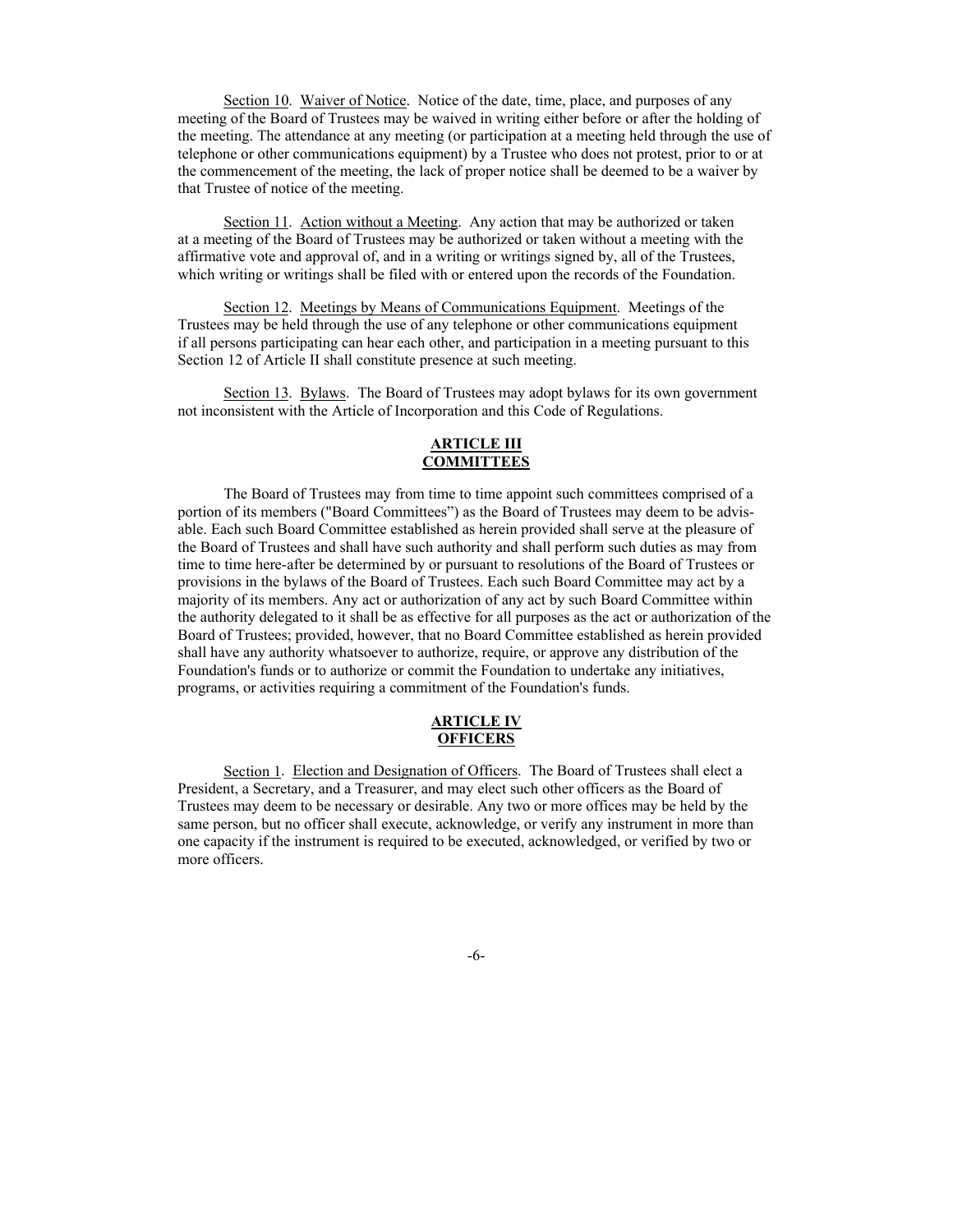Section 2. Term of Office; Vacancies. The officers of the Foundation shall hold office until the next annual organizational meeting of the Board of Trustees and until their successors are elected, except in case of resignation, removal from office, or death. The Board of Trustees may remove any officer at any time with or without cause by a majority vote of the Trustees then in office. Any vacancy in any office may be filled by the Board of Trustees.

Section 3. President. The President shall be a Trustee and shall preside at all meetings of the Members and of the Board of Trustees. Subject to directions from the Board of Trustees, he or she shall have general supervision over the affairs of the Foundation. He or she may execute all authorized deeds, mortgages, contracts, and other obligations in the name of the Foundation and shall have such other authority and shall perform such other duties as may be determined by the Board of Trustees.

Section 4. Executive Director. The Executive Director, who shall not be a Trustee, shall perform and supervise all the tasks required in the day-to-day operation of the Foundation's activities and shall have such other authority and shall perform such other duties as may be determined by the Board of Trustees.

Section 5. Vice President. The Vice President, or the Vice Presidents if more than one, shall be a Trustee and shall have, such authority and perform such duties as may be determined by the Board of Trustees.

Section 6. Secretary. The Secretary, who may or may not be a Trustee but who shall be a Voting Member, shall keep the minutes of meetings of the Members and of the Board of Trustees. The secretary shall keep such books as may be required by the Board of Trustees, shall give notices of the meetings of the Members and of the Board of Trustees required by law, or by this Code of Regulations, or otherwise, and shall have such authority and shall perform such other duties as may be determined by the Board of Trustees.

Section 7. Treasurer. The Treasurer, who shall be a Trustee, shall cause to be kept, under the Treasurer's supervision, accurate financial accounts and shall hold the same open for inspection and examination by the Trustees, shall prepare or cause to be prepared a full report concerning the finances of the Foundation to be presented at each annual organizational meeting of the Board of Trustees, and shall have such authority and shall perform such other duties as may be determined by the Board of Trustees.

Section 8. Other Officers. The other officers, if any, whom the Board of Trustees may elect shall have such authority and perform such duties as may be determined by the Board of Trustees.

Section 9. Delegation of Authority and Duties. The Board of Trustees is authorized to delegate the authority and duties of any officer to any other officer and generally to control the action of the officers and to require the performance of duties in addition to those mentioned herein.

-7-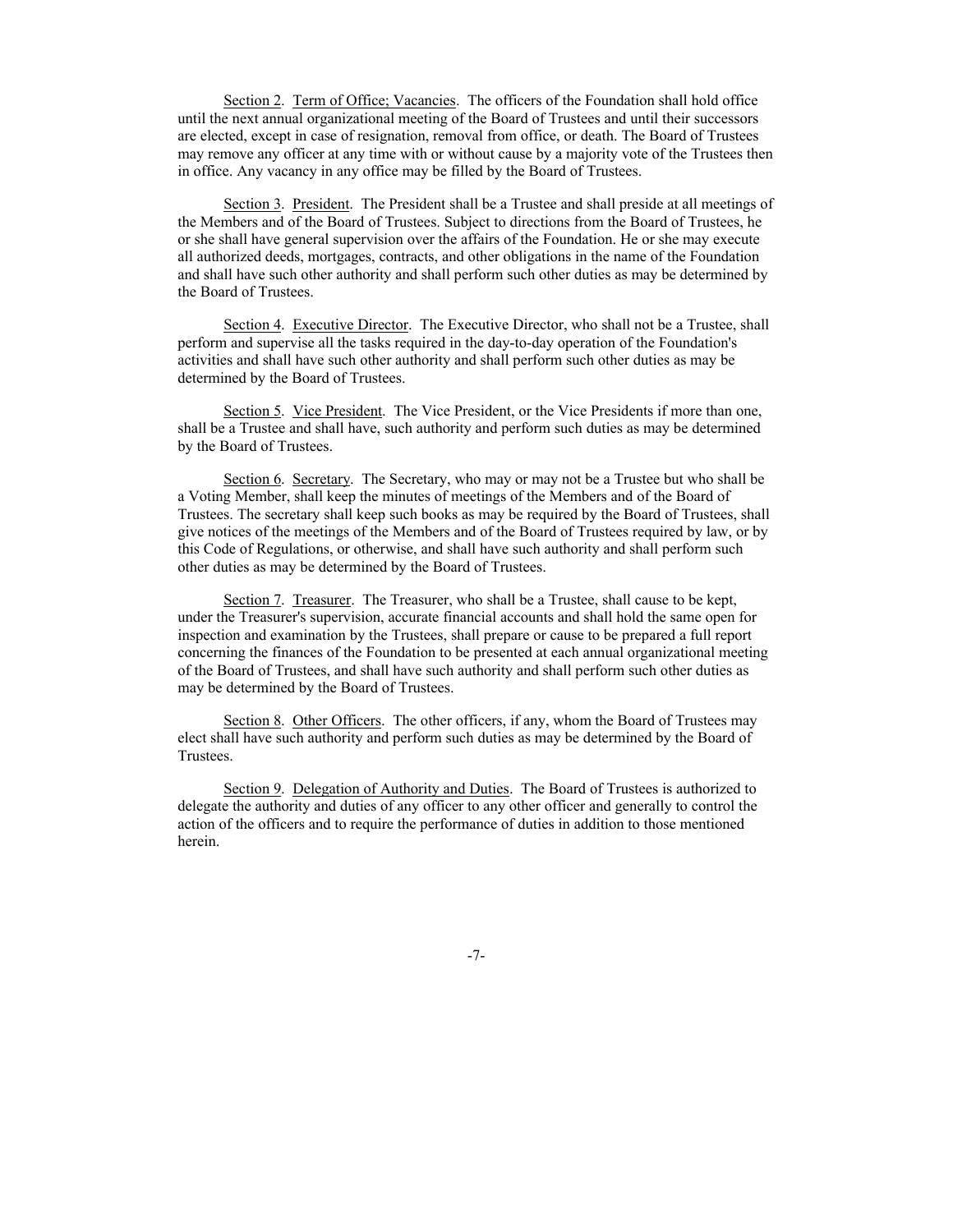# **ARTICLE V INDEMNIFICATION**

Section 1. Scope of Indemnification, Payment of Expenses, and Provision of Insurance. This Article V provides that the Foundation may or must indemnify, pay the expenses of, or purchase or maintain insurance for certain persons under certain circumstances. The Foundation shall not indemnify, pay the expenses of, or purchase or maintain insurance for any person if such an action would constitute an act of self-dealing as defined in Section 4941(d) of the Internal Revenue Code of 1986, as amended ("the Code") (or corresponding provisions of any similar law subsequently enacted), and the regulations issued under Section 4941(d) of the Code or in connection with an action or suit in which the liability of a Trustee under Section 1702.55 of the Ohio Revised Code is the only liability asserted. For the purposes of this Article V, a "volunteer" means a person defined in Section 1702.01 of the Ohio Revised Code.

Section 2. Third Party Action Indemnification. Except as provided in Section 1 of this Article V, the Foundation may indemnify any person who was or is a party, or is threatened to be made a party, to any threatened, pending, or completed civil, criminal, administrative, or investigative action, suit, or proceeding, including all appeals (other than an action, suit, or proceeding by or in the right of the Foundation), by reason of the fact that he is or was a Trustee, officer, employee, agent, or volunteer of the Foundation, or is or was serving at the request of the Foundation as a trustee, director, officer, employee, agent, or volunteer of another domestic or foreign non-profit corporation or corporation for profit, or a partnership, joint venture, trust, or other enterprise, against expenses (including attorneys' fees), judgments, decrees, fines, penalties, and amounts paid in settlement actually and reasonably incurred by him in connection with the action, suit, or proceeding, if he acted in good faith and in a manner he reasonably believed to be in or not opposed to the best interests of the Foundation, and, with respect to any criminal action or proceeding, he had no reasonable cause to believe that his conduct was unlawful. The termination of any action, suit, or proceeding by judgment, order, settlement, or conviction, or upon a plea of nolo contendere or its equivalent, shall not, of itself, create a presumption that the person did not act in good faith and in a manner he reasonably believed to be in or not opposed to the best interests of the Foundation or that, with respect to any criminal action or proceeding, he had reasonable cause to believe that his conduct was unlawful. In addition, in the case of any Trustee or volunteer of the Foundation, except as provided in Section 1 of this Article V, the Foundation shall indemnify a Trustee or volunteer against expenses incurred in defending any threatened, pending, or completed civil, criminal, administrative, or investigative action, suit, or proceeding unless it is proved, by clear and convincing evidence, in a court of competent jurisdiction, that the act or omission of the Trustee or volunteer that is the subject of any such action, suit, or proceeding was one undertaken with a deliberate intent to cause injury to the Foundation or was one undertaken with a reckless disregard for the best interests of the Foundation.

Section 3. Derivative Action Indemnification. Except as provided in Section 1 of this Article V, the Foundation may indemnify any person who was or is a party or is threatened to be made a party to any threatened, pending, or completed action or suit, including all appeals, by or in the right of the Foundation to procure a judgment in its favor by reason of the fact that he is or was a Trustee, officer, employee, or agent, or volunteer of the Foundation, or is or was serving at the request of the Foundation as a trustee, director, officer, employee, agent, or volunteer of

### -8-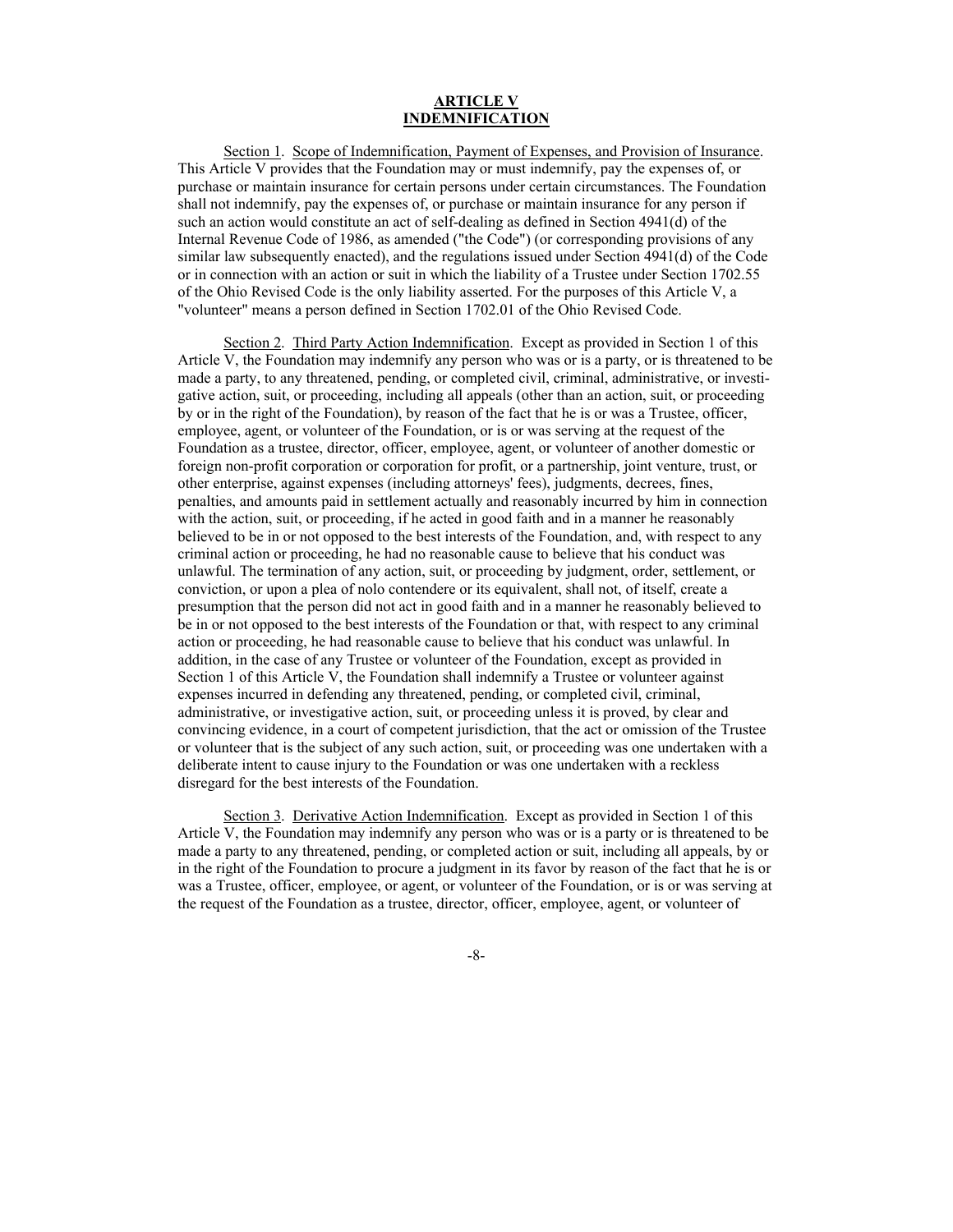another domestic or foreign non-profit corporation or corporation for profit, or a partnership, joint venture, trust, or other enterprise, against expenses (including attorneys' fees) actually and reasonably incurred by him in connection with the defense or settlement of the action or suit, if he acted in good faith and in a manner he reasonably believed to be in or not opposed to the best interests of the Foundation. In addition, in the case of any Trustee or volunteer of the Foundation, except as provided in Section 1 of this Article V, the Foundation shall indemnify a Trustee or volunteer against any threatened, pending, or completed civil, criminal, administrative, or investigative action, suit, or proceeding unless it is proved, by clear and convincing evidence, in a court of competent jurisdiction, that the act or omission of the Trustee or volunteer that is the subject of any such action, suit, or proceeding was one undertaken with a deliberate intent to cause injury to the Foundation or was one undertaken with a reckless disregard for the best interests of the Foundation.

Section 4. Other Determinations of Rights. Except in a situation governed by Section 1 of this Article V, any indemnification under Section 2 or Section 3 of this Article V (unless ordered by a court) shall be made by the Foundation only as authorized in the specific case upon a determination that indemnification of the trustee, director, officer, employee, agent, or volunteer is proper under the circumstances because he met the applicable standard of conduct set forth in Section 2 or Section 3 of this Article V. The determination shall be made (a) by a majority vote of those Trustees who constitute a quorum of the Trustees and who also were not and are not parties to or threatened with any such action, suit, or proceeding or (b) if such a quorum is not obtainable (or even if obtainable) and a majority of disinterested Trustees so directs, in a written opinion by independent legal counsel compensated by the Foundation or (c) by the Court of Common Pleas or the court in which the action, suit, or proceeding was brought.

### Section 5. Advances of Expenses. Except as provided in Section 1 of this Article V:

(a) expenses (including attorneys' fees) incurred by a Trustee or volunteer of the Foundation in defending the action, suit, or proceeding shall be paid by the Foundation as they are incurred, in advance of the final disposition of the action, suit, or proceeding upon the request of the Trustee or volunteer and upon receipt of an undertaking by or on behalf of the Trustee or volunteer in which he agrees both (i) to repay the amount if it is proved by clear and convincing evidence in a court of competent jurisdiction that his action or failure to act that is the subject of the action, suit, or proceeding was one undertaken with a deliberate intent to cause injury to the Foundation or was one undertaken with reckless disregard for the best interests of the Foundation and (ii) to cooperate with the Foundation concerning the action, suit, or proceeding; and

(b) expenses (including attorneys' fees) incurred by a trustee, director, officer, employee, or agent, in defending any action, suit, or proceeding referred to in Section 2 or Section 3 of this Article V may be paid by the Foundation, as they are incurred, in advance of final disposition of the action, suit, or proceeding, as authorized by the Board of Trustees in the specific case, upon receipt of an undertaking by or on behalf of the trustee, director, officer, employee, or agent, to repay the amount if it ultimately is determined that he is not entitled to be indemnified by the Foundation.

-9-